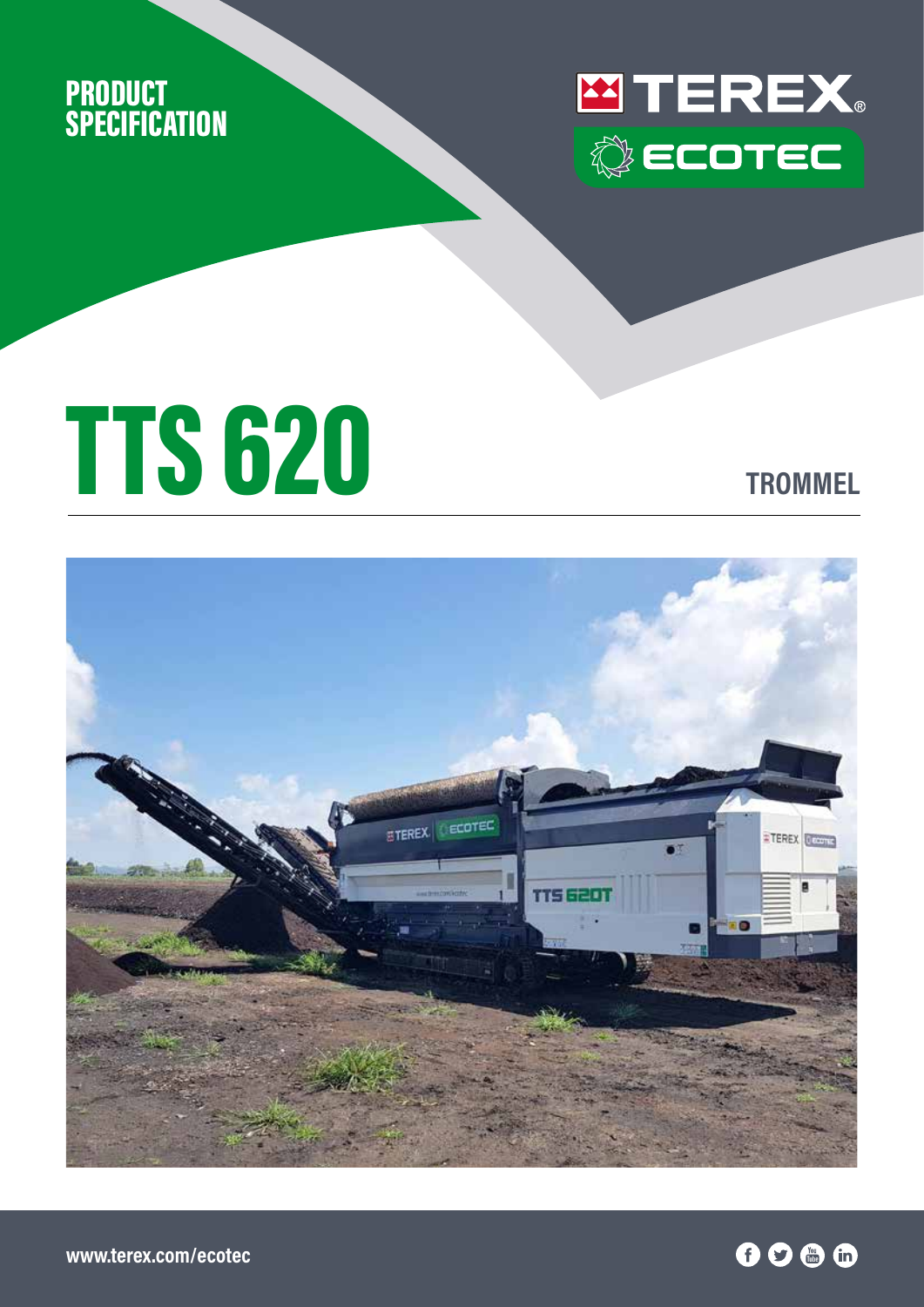# TTS 620

Unprecedented levels of service access catapults the TTS 620 into a league of its own. All conveyors are built to a modular design allowing each one to be removed independently for ease of maintenance. The swing out engine cradle gives operators

An intuitive push button control panel allows the operator to easily configure the machine to suit the required application while the intelligent feeder control system continually adjusts the feeder speed to optimize screening rates. Special consideration has been given to minimize change out time for the screening drum. The process, which takes a matter of minutes, places the TTS 620 as a market leader. The machine has also been designed to accept a number of other manufacturers screening drums allowing customers to smoothly integrate the TTS 620 into established fleets.

# THE ULTIMATE IN TROMMEL DESIGN

ETEREX CECOTEC

rts 620

unrestricted ground level access to all service components. Hinged doors on both sides of the trommel drum offers unobstructed access for maintenance and cleaning.

The machine has been designed to run at a low engine RPM, reducing fuel usage, emissions and noise levels. Three engine options are available dependent on geographic areas and emission regulations; Stage V for EU, Tier 4 Final for USA and Stage IIIA for ROW.

Due to ever changing market conditions and demands of the modern trommel the machine will be available in wheeled, pintle drawbar, or tracked configurations.

### **Unprecedented levels of service access catapults the TTS 620 into**

**a league of its own.**



Terex Ecotec's TTS 620 is the ultimate in modern trommel design, offering operators unrivalled application flexibility, production rates and serviceability. A highly efficient engine and hydraulic drive system combined with advanced material processing control system offer maximum production combined with minimum costs. It is ideally suited for screening compost, biomass, soil, gravel & waste.

ECOTEC

**ETEREX** OECOTED

**ESTEREX** 

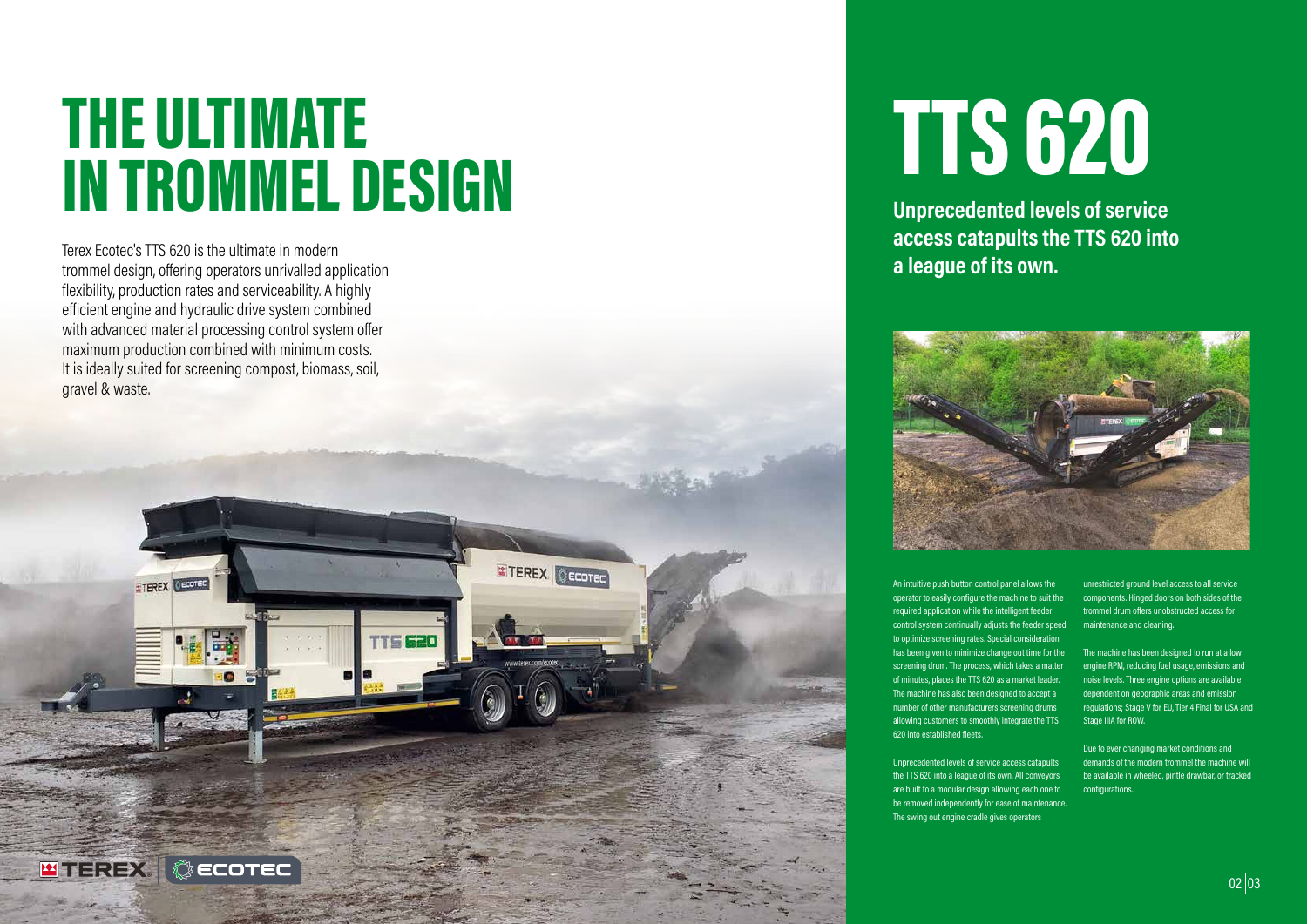## KEY FEATURES



Easily replaced 5.5m (18') x 2m (6'7") punch plate drum which is compatible with the Doppstadt SM620 and Neuenhauser 6020





Double sided unrestricted drum access via two large swing out doors allows for easy maintenance and cleaning

Advanced feeder control system offering efficient operation and maximised output

Fully sealed feeder reducing spillage The feeder belt is driven at the head drum via a powerful recessed gearbox and hydraulic motor reducing belt slippage

E

**Re** 

**E** TEREX. | © ECOTEC

www.terex.com/ecotec

. В.

TTS 620

Commercial and the Contract of the Contract of

All conveyors are built to an individual modular design to reduce maintenance downtime Advanced sealing and feedboot design

ensures smooth material transfer and stockpiling



**ETEREX.** @ECOTEC







Swing out engine cradle giving operators unrivalled levels of maintenance access



THEY LES

Reversible engine fan and removable pre filter grill provide maximum protection for the engine air intake and cooling radiator



 $04|05$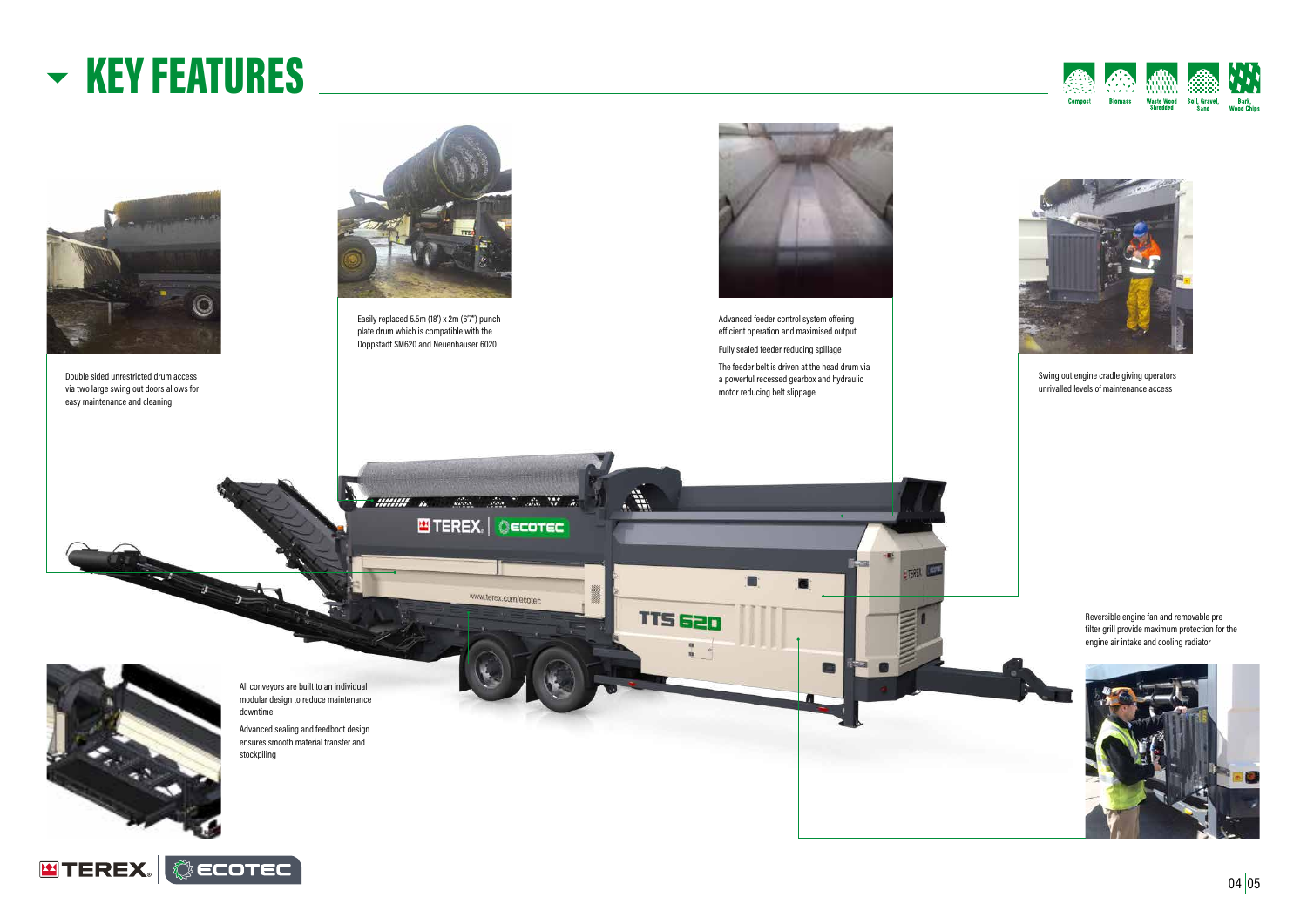Specification subject to change without notice



## TECHNICAL DATA

#### TRANSPORT DIMENSIONS Width: 2.5m (8' 2") Height: 4.0m (13' 2") Length: 12.0m (39' 4") Weight: 19,000kg (41,888 lbs)

| <b>TRANSPORT DIMENSIONS (TRACKED MACHINE)</b> |
|-----------------------------------------------|
| Width: 3.0m (9'10")                           |
| Height: 3.4m (11' 2")                         |
| Length: 10.5m (34' 5")                        |
| Weight: 24,000kg (52,911 lbs) approx.         |

#### WORKING DIMENSIONS

| Width: 6.9m (22' 8")       |
|----------------------------|
| Length: 15.5m (51')        |
| Feed height: 2.85m (9' 4") |

| <b>WORKING DIMENSIONS (TRACKED MACHINE)</b> |
|---------------------------------------------|
| Width: 6.9m (22' 8")                        |
| Length: 14.1m (46' 5")                      |
| Feed height: 2.85m (9' 4")                  |

#### HOPPER AND BELT FEEDER

| $5.5m3$ (7.2yd <sup>3</sup> ) capacity |  |
|----------------------------------------|--|
| $2.85m$ (9' 4") feed in height         |  |

4m (13' 1") feeder length

1200mm (47") 3 ply plain belt,  $5 + 1.5$  covers

Head drum drive system with compact gearbox solution

Slide out feeder cassette for maintenance

Hopper extensions

FINES DISCHARGE CONVEYOR

| 1000mm (39") 3 ply chevron belt, $3 + 1.5$ covers                          |
|----------------------------------------------------------------------------|
| Discharge Height;<br>Max 3.2m Wheeled Machine<br>Max 3.42m Tracked Machine |
| Max 3.2 on wheeled machine, Max of 3.42 on tracked<br>machine              |
| Discharge LHS                                                              |
| Head drum ø184mm                                                           |
|                                                                            |

#### OVERSIZE CONVEYOR

1200mm (47") 3 ply chevron belt,  $3 + 1.5$  covers Discharge Height; Max 3.43m Wheeled Machine Max 3.56m Tracked Machine Head drum ø184mm Variable speed control

#### **BOGIE**

| 2 axles, 8 studs                     |
|--------------------------------------|
| <b>ARS</b>                           |
| Suspension type leaf spring          |
| Super single c/w 385/55 R22 tyres    |
| Pintle hook design                   |
| European whole vehicle type approved |

#### TRACKED UNDERCARRIAGE

1400mm (55") 3 ply plain belt,  $4 + 2$  covers Cassette style - removable for maintenance Bolt on tracks and independent sub-frame

400mm (16") shoe 3300mm (10' 10") Sprocket centres

#### OPTIONS

800mm (32") 3 ply plain belt,  $4 + 2$  covers Cassette style - removable for maintenance

### O **The Right Part at the Right Time**

| Remote control tipping grid 100mm (4")                             |
|--------------------------------------------------------------------|
| Remote control tipping grid 150mm (6")                             |
| Feeder belt - 1200mm (47") 3 ply chevron belt, $5 + 1.5$<br>covers |
| Auxiliary oil supply connection (1) 34.5 lpm                       |
| Independent auxiliary oil supply (2) 34.5 lpm                      |
| Mesh drum c/w woven mesh                                           |
| Different colour                                                   |
| Telemetry                                                          |
| ADR Compliant Bogie for Australia                                  |

Magnetic Head Drum and Chute for Fines and Oversize Conveyors

DRUM

5.5m (18' 1") Length 2.0m (6' 7") Diameter

Double welded chain and drive sprocket Compatible with Doppstadt SM620

Horizontal drum

Spiral design for material transfer

Easily removable for maintenance and application

flexibility

Active running pressure monitoring system to adjust

feed rate

Full drum clean brush;

Wheeled Machine ø600mm, 3x5mm bristle, hydraulic

folding

Tracked machine ø500mm, 3x5mm bristle, hydraulic

folding

1 piece drum door opening both sides

POWERPACK & CONTROL CAT C4.4 Stage V, 102kW, 1500rpm CAT C4.4 Tier IV Final, 82kW, 1500rpm

CAT C4.4 Stage IIIA (Constant Speed), 98kW, 1500rpm

Hydrostatic drum and feeder drive Fuel tank capacity 320L (70 gal) Swing out engine for maintenance

Push button operation

Reversing cooling fan on both engine options

COLLECTION CONVEYOR

Head drum ø184mm

Rear deflector plate to adjust loading point onto

transfer conveyor

**TRANSFER CONVEYOR** 

Pressure monitoring system to enable feeder kick out

Head drum ø184mm

Terex Ecotec has a full inventory of genuine Terex parts through our global support locations and dealer network. We are committed to getting the right parts delivered at the right time. Using genuine Terex parts ensures optimum performance and reliability.

### **Expert technical support**

### **Warranty Delivering on our promise so you can keep yours**

Terex Ecotec warrants its new equipment to be free of defects in material or manufacture for a specified period from the date the equipment is first used.

Terex Ecotec provide highly qualified service personnel to ensure that we have the ability to provide technical support when our customers need it. This support is provided in conjunction with our dealer network. We ensure our customers are supported throughout the lifecycle of their machine. Terex Ecotec are able to offer finance solutions to our customers. Our team of finance professionals know the importance of working closely with customers to understand their unique business challenges as well as their financial goals and requirements. Obtaining financing is often a time-consuming task, so we work hard to provide a reliable, flexible and responsive service.

#### **Terex Financial Services Financing that works for you**

We work with our customers to understand their equipment needs to select the product most suited to their business requirements. Terex Ecotec customer support incorporates a range of services including parts, technical support, warranty and financial services.

With you every step of the way

## CUSTOMER SUPPORT